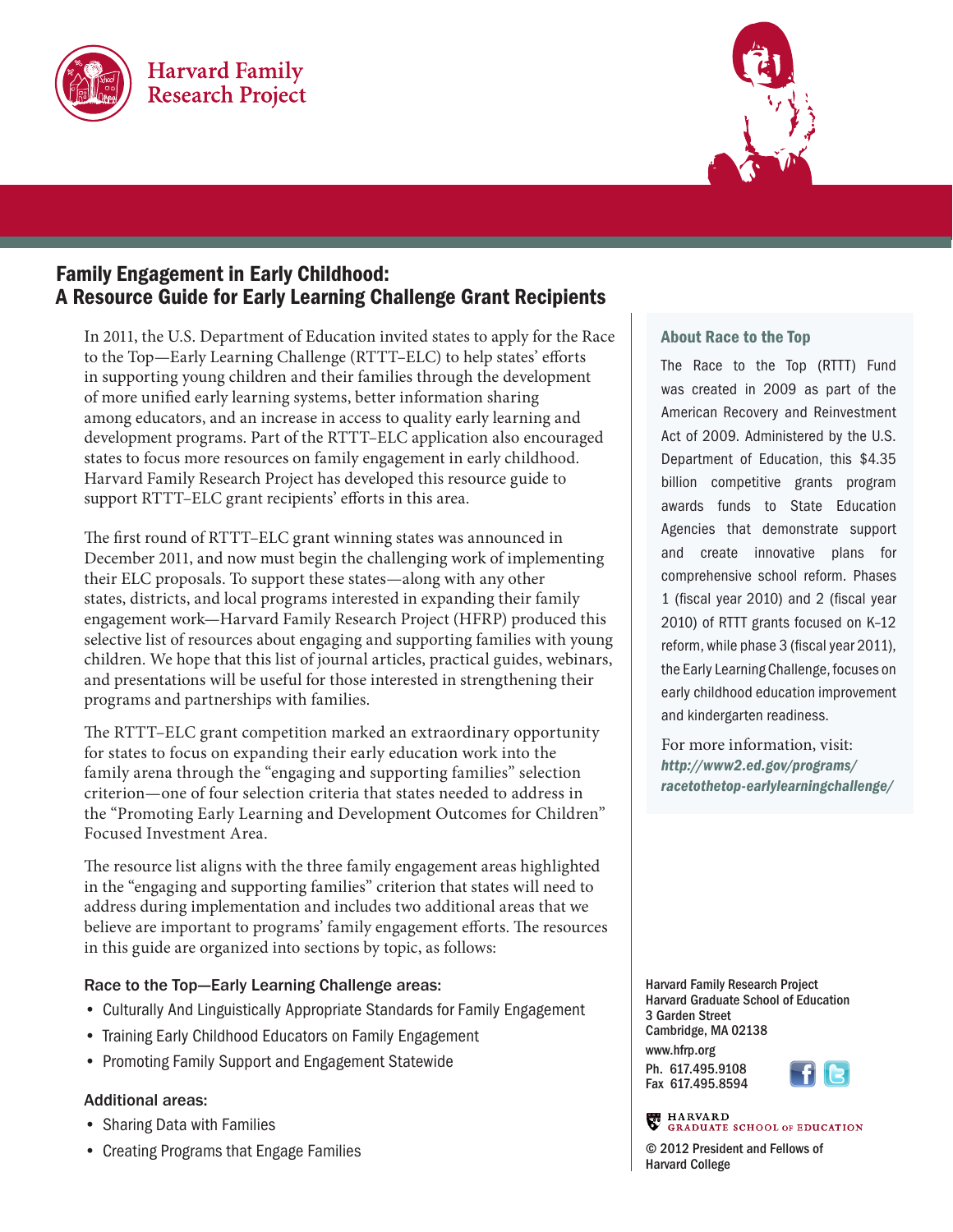

#### Culturally and Linguistically Appropriate Standards for Family Engagement

Quality Rating and Improvement Systems for a Multi-Ethnic Society This brief, created by the Build Initiative, addresses the importance of assessing race, gender, language, and culture in Quality Rating and Improvement Systems (QRIS), a method used to assess and improve the level of quality in early education and care settings. *http://www.buildinitiative.org/files/QRIS-Policy%20Brief.pdf*

Achieving Cultural and Linguistic Competence: Implications for Systems Supporting the Health and Mental Health of Young Children and Their Families This webinar, presented by Tawara Goode and sponsored by the Build Initiative, discusses strategies for achieving cultural and linguistic competence in health and mental health systems for young children and their families.

*http://www.buildinitiative.org/files/webinars/TawaraGoode/lib/playback.html*

How Can We Prepare Teachers to Work with Culturally Diverse Students and Their Families? This resource from HFRP's *FINE Newsletter* features the insights of nine experts about how to prepare teachers to work with diverse students and families. *http://www.hfrp.org/MemberInsight-8*

Where We Stand: On Responding to Linguistic and Cultural Diversity This resource from National Association for the Education of Young Children's (NAEYC) provides a list of recommendations for early childhood programs and staff about working with families and young children in ways that are appropriate and respectful of families' cultural identities and home languages. NAEYC emphasizes viewing linguistic and cultural diversity as an asset, not a deficit, for young children. *<http://www.naeyc.org/files/naeyc/file/positions/diversity.pdf>*

The Office of Head Start National Center on Cultural and Linguistic Responsiveness [website] This website contains a number of research-based tools and resources for early care providers who work with culturally diverse children and families. *http://eclkc.ohs.acf.hhs.gov/hslc/tta-system/cultural-linguistic/*

Culturally and Linguistically Responsive Express Checkout This e-worksheet, produced by the Office of Head Start National Center on Cultural and Linguistic Responsiveness, walks early childhood program staff through a step-by-step process to select culturally and linguistically appropriate materials and resources for the families and children they work with.

*http://eclkc.ohs.acf.hhs.gov/hslc/tta-system/cultural-linguistic/docs/expresscheckout-worksheet.pdf*

Latino Infants & Their Families: A National Perspective of Protective & Risk Factors for Development This report for the National Task Force on Early Childhood Education for Hispanics (*http://ecehispanic.org/work.html*) highlights the characteristics and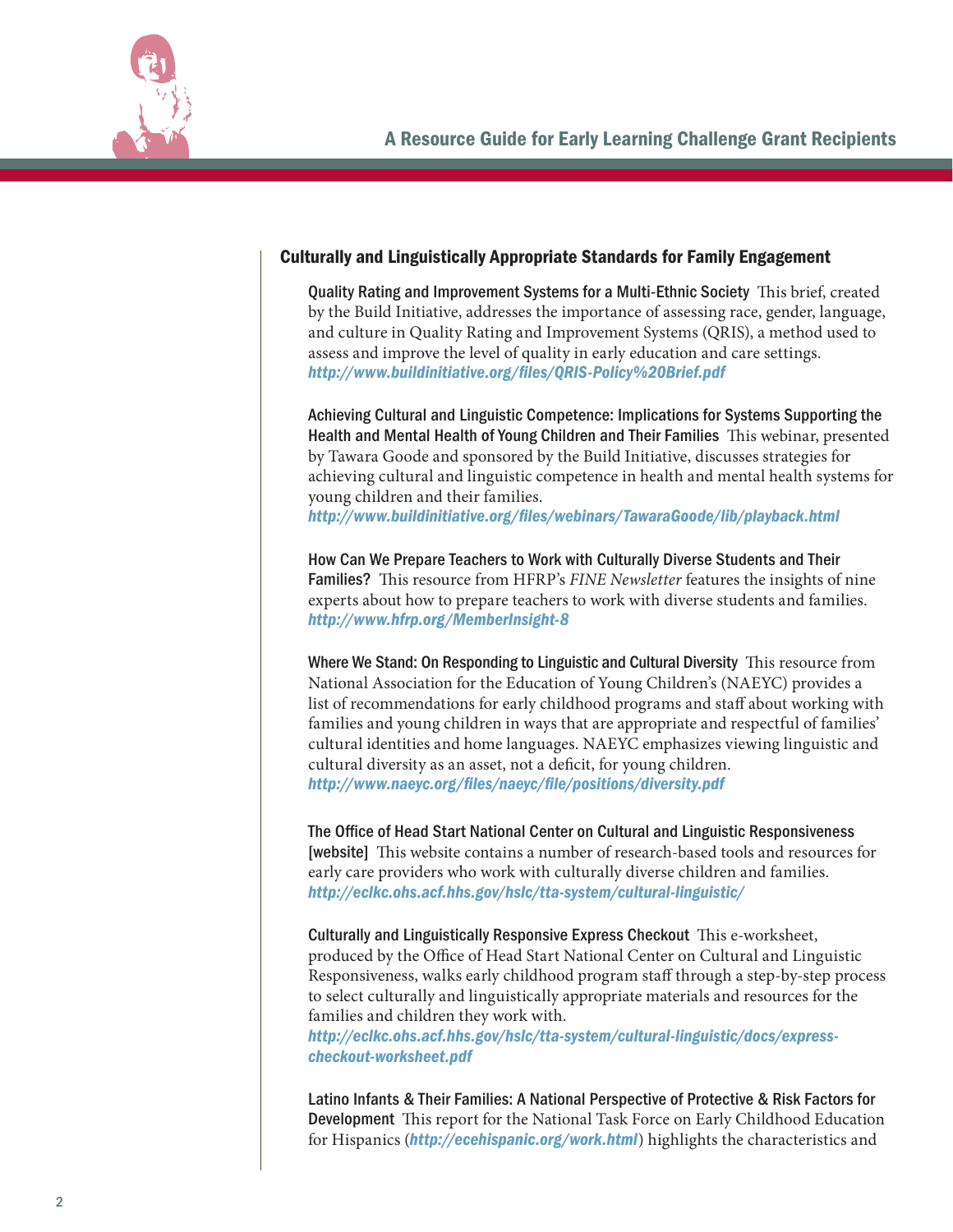

early experiences of children from different racial/ethnic groups. *http://ecehispanic.org/work/Latino\_Infants.pdf*

# Training Early Childhood Educators on Family Engagement

Bringing the Parent, Family, and Community Engagement Framework to Your Program: Beginning a Self-Assessment The Office of Head Start's National Center on Parent, Family, and Community Engagement (NCPFCE) developed this self-assessment tool for early childhood staff working to bring parent, family, and community engagement to their programs.

*http://eclkc.ohs.acf.hhs.gov/hslc/tta-system/family/docs/ncpfceassessment-101411.pdf*

Teaching Cases on Family Engagement: Early Learning (Ages 0–8) This set of teaching cases for early childhood education programs was developed by Harvard Family Research Project to highlight critical dilemmas in family–school–community relations, especially among low-income and culturally diverse families. *http://www.hfrp.org/ECE-TeachingCases*

Teaching the Teachers: Preparing Educators to Engage Families for Student Achievement HFRP and the National PTA partnered to produce this brief on developing a professional learning and training system that incorporates family engagement. Five cases, including an innovative early childhood teacher education program and two urban teacher programs, are featured. *http://www.hfrp.org/TeachingtheTeachers*

The Teacher–Parent Relationship: Using Professional Development to Improve Family and Community Engagement The National PIRC Coordination Center at the U.S. Department of Education, together with United Way Worldwide, National PTA, SEDL, and HFRP, developed this webinar on using professional development to improve family engagement efforts. The webinar is the 4th installment of a 9-part webinar series about family and community engagement. *<http://www.hfrp.org/AchievingExcellence-Webinar4>*

#### Promoting Family Support and Engagement Statewide

Parent Engagement Program Resources, Tools, and Initiatives for the 2011–2012 School Year This presentation from the Georgia Department of Education's introduces the new Georgia Parent Involvement Coordinator (PIC) Network initiative. The presentation also announces the February 2012 statewide Family Engagement Conference hosted by Georgia's Department of Education, Title I, Part A, and the Georgia PTA. *<http://bit.ly/wJwNWz>*

Virginia's JobOne: Business Leaders for Smart Beginnings [website] Virginia's Job One is an initiative created by the Virginia Early Childhood Foundation to bring business leaders from across the state together to advocate for quality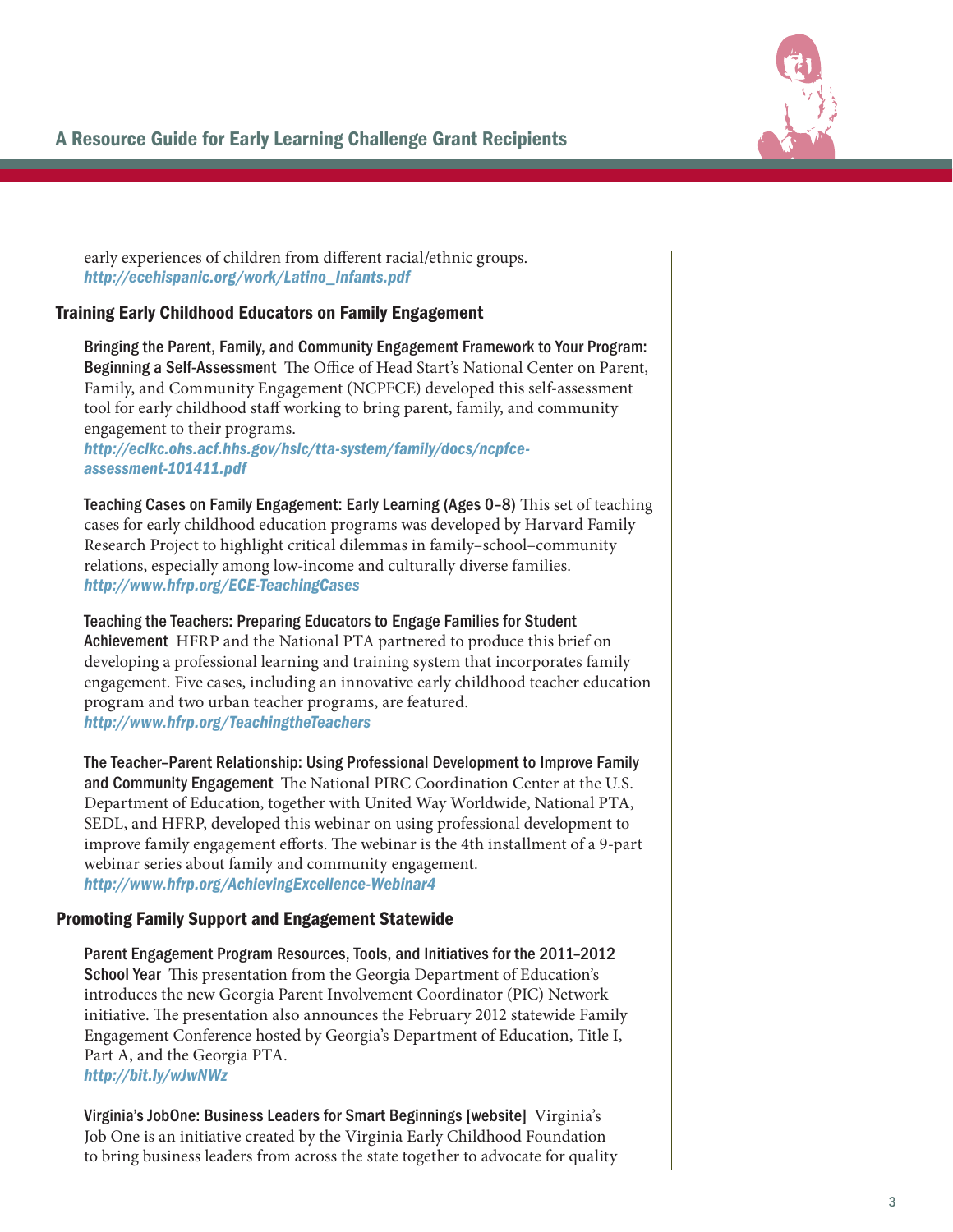

early learning experiences. JobOne is supported by the Partnerships for America's Economic Success and America's Promise Alliance. *http://www.vajobone.org/*

Collaborative Approach to Promoting Social Emotional Well-Being for Children, Youth and Families in the Child Welfare System The National Technical Assistance Center for Children's Mental Health at Georgetown University produced this webinar on aligning statewide systems to improve the social-emotional well-being for children and their families. The webinar highlights a statewide model in North Dakota. *http://gucchdtacenter.georgetown.edu/resources/Webinar%20and%20Audio%20 Files/09.15.11FinalWebSeminar.pdf*

On the Same Page: A Summit for Family Engagement in Education [website] This annual statewide summit—now in its third year—on family engagement in education is sponsored by the New York State Parental Information Resource Centers (PIRC), Every Person Influences Children (EPIC), and the New York State PTA. *http://www.samepagesummit.org/*

Getting from Good to Great in Home Visiting: Systems Coordination This webinar from 2010 highlights statewide efforts to coordinate systems (prenatal providers, social services, and early education agencies) in New Jersey and Virginia. The webinar is part of the Pew Center on the States webinar series, *Model Practices in State Home Visiting: Getting from Good to Great.*

*http://www.pewcenteronthestates.org/uploadedFiles/wwwpewcenteronthestatesorg/ Initiatives/Home\_Visiting/HV\_December\_webinar\_slides.pdf*

#### Sharing Data with Families

Making Data Come Alive for Families through Young Children's Play In this article, a director from a Tools of the Mind program (http://www.mscd.edu/extendedcampus/ toolsofthemind) in Colorado discusses the program's innovative approach to engaging families though children's play by tracking and sharing "play plans." *http://www.hfrp.org/MakingDataComeAlive*

Breaking New Ground: Data Systems Transform Family Engagement in Education HFRP partnered with the National PTA to produce this brief for teachers on data sharing. The brief uses six cases to highlight innovative efforts to engage families with student data, beginning in early childhood.

*<http://www.hfrp.org/BreakingNewGround>*

Family Engagement and Ongoing Assessment: New Opportunities to Engage Families in Children's Learning and Development This paper from the Office of Head Start National Center on Parent, Family, and Community Engagement's (NCPFCE) highlights strategies for using child assessment data to share information and collaborate with families to promote child development. *<http://www.hfrp.org/OngoingChildAssessment>*